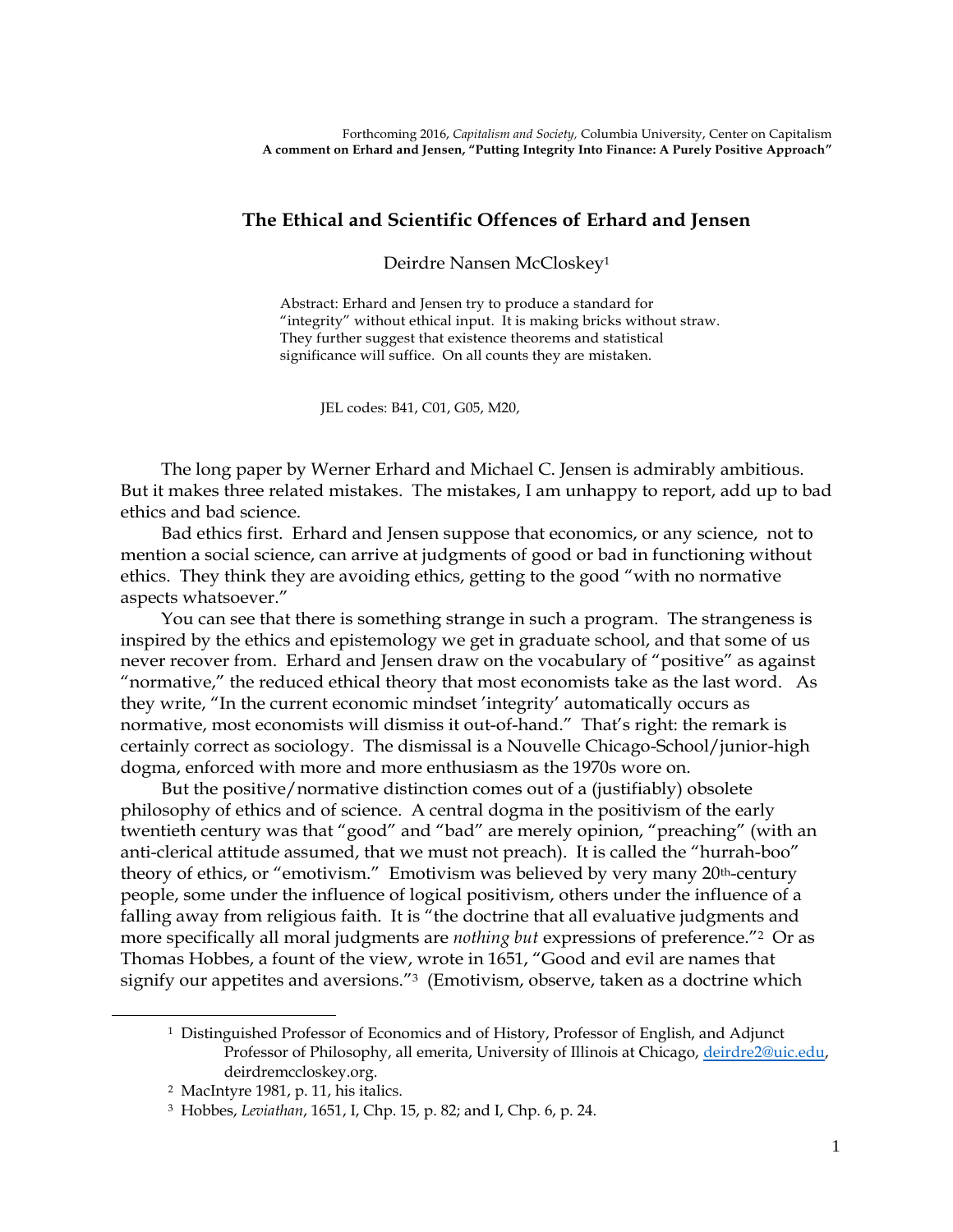one *should* believe, is of course self-contradictory, since preaching against preaching is preaching. But non-contradictory logic is not the strong point of logical positivism, or of those who have fallen away from religious faith.)

Undergraduates and many of their professors become uneasy and start giggling when an ethical question arises. They regard such questions as having mainly to do with sex - thank *you* fundamentalists of the late 20<sup>th</sup> century - or with unargued authority, such as the Baltimore Catechism and the nuns to enforce it. The agreement to disagree that ended the wars of religion in Europe can be traced in their unease and in their stock remarks expressing it: "That's just a matter of opinion." "Religion should not be mentioned in polite conversation." "If we disagree about ends it is a case of thy blood against mine."<sup>4</sup> "The only methods for reconciling different normative value judgments are political elections or shooting it out at the barricades."<sup>5</sup> According to the emotivist theory, to be caught making ethical statements is to be caught in meaningless burbling. Shame on you. That's why Erhard and Jensen are so proud they have achieved "no normative aspect whatever."

Yet we cannot in science or business do without ethics, and neither can Erhard and Jensen. Their laboriously axiomatized "model," therefore, will have to sneak in its ethics unobserved. Of course. You can't get "good" results, in business or in science itself, both of which Erhard and Jensen amiably seek, without having some idea of goodness.

The way forward is to realize that most scientific issues are both positive and normative. So we should get philosophically serious about the norms. Fact and value are distinct only at a high and mostly useless level. Yes, there are facts of the world, sitting there like stones (although what stones to pick up is a normative issue). And, yes, there are values that people have distinct from the stones (although, as Bart Wilson has argued, many of our values are located out in the language, not in our heads). But most of our lives take place in picking up a stone and, say, hurling it at a leader we do not like, or examining it in some scientific program for its iron content, or placing it pleasantly along the garden path. The Danish physicist Niels Bohr said in 1927, that "It is wrong to think that the task of physics is to find out how nature is. Physics concerns what we can *say* about nature."6 We. Say. With words. About categories involving philosophical and ethical analysis. The German poet Rose Äuslander wrote, "In the beginning/ was the word/and the word was with God/ And God gave us the word/ and we lived in the word./ And the word is our dream/ and the dream is our life."7 We dream of categories, in our metaphors and stories, and with them make our lives, especially our scientific lives. It's ethical acting.

Consider for example the assertion, believed by economists and by almost no one else, that free trade is good. Erhard, Jensen, and I, for example, all believe it. At a high level of Pareto optimality we can note on a blackboard the efficiency, achieving the

l

<sup>4</sup> Robbins 1932, p. 134. Amartya Sen (1987) says that such a view was "quite unfashionable then." Not I think among the reigning *fashionistas* of 1932.

<sup>5</sup> Blaug, *Methodology of Economics,* 1980, pp. 132-33.

<sup>6</sup> Quoted in *Niels Bohr: Reflections on Subject and Object* (2001) by Paul McEvoy, p. 291. The provenance of the remark is a little hazy, but it is very well known. In Danish, the philosopher Hans Siggaard Jensen informs me, it was something like "*Fysik er ikke om hvordan verden er, men om hvad vi kan sige om den*."

<sup>7</sup> Am Anfang/war das Wort/und das Wort/war bei Gott/Und Gott gab uns das Wort/und wir wohnten/ im Wort/ Und das Wort ist unser Traum/ und der Traum ist unser Leben.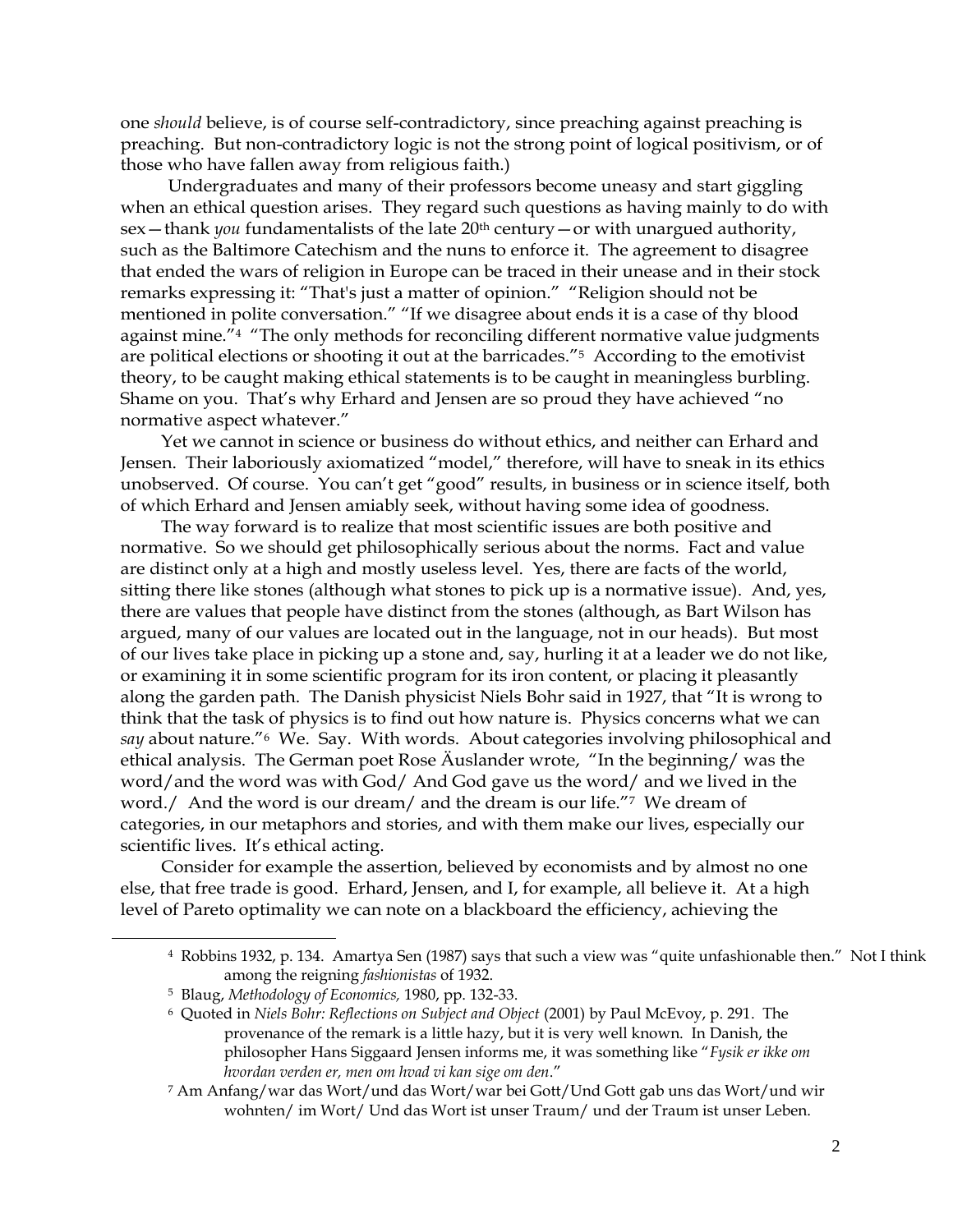contract curve. At a high level of fact gathering we can note in the newspaper different prices facing people for the same item, out of Pareto equilibrium. At a high level of ethical philosophy in the style of Harsanyi, Buchanan, Tulloch, and Rawls, we can deny the relevance of actual hurt to losers in trade, or else revert to a Kaldor-Hicks criterion undefended. But to arrive at the assertion that free trade is good, which in practice defines economists as professionals, we need to mix such facts and values, at a lower and less pure level. Of course.

*Of course* "the prevailing financial economics paradigm requires a transformation." In particular it requires a dropping of an anti-ethical agency theory—for the adoption of which Michael Jensen personally gets a measure of credit and blame—not a re-enactment of it, as in the present paper. The paper does not refer to Rakesh Khurana's (2007) careful history of how business schools lost their ethical way, under the fashion for Jensenist "positive" economics. It is distressing to see that Jensen has learned nothing over the decades about what to read and think, after the ethical and economic disasters of "greedis-good," derived from his earlier advocacy for agency theory.

*Of course* integrity is a factor of production. It is certainly so in our own science, as shown at length in the recent *Oxford Handbook on Professional Economic Ethics*, edited by George DeMartino and me. The assumption of scientific and commercial honesty, imperfect though each will be, is essential to any society, complex or simple. It is not "heretofore hidden," as Erhard and Jensen claim—though hidden I suppose from Erhard and Jensen. Anyone slightly acquainted with the history or sociology of the economy knows that integrity is central. For that matter, anyone who reads novels or plays knows it. Anyone who has lived with a little awareness in an economy knows that ethics and professionalism, bundled into integrity, are central.

Erhard and Jensen say that they "draw on insights from other disciplines." A good idea, implied in fact by the economist's doctrine of free trade. Doing so, however, would have required them to actually read in other disciplines. Actually trade. There is not much evidence they have done so. To take a discipline highly relevant for thinking about the good, they have no idea of philosophy, because they have not troubled to read any, at any rate with the humility of students seeking actual learning. Their dependence on part 1 of a dictionary definition of "integrity" as wholeness, for example, is in fact, and despite their naïve claim that it is a value-free datum, a little piece of ethical philosophy (though incompetent as philosophy, and a junior-high-school rhetorical ornament of quoting dictionaries to boot). To understand the actual philosophy in the matter, Erhard and Jensen would have needed to have read Aristotle's *Nichomachean Ethics* and to have entered as mature students into the gigantic library it generated on *telos*— "end," "purpose," that is, "wholeness in performance." They haven't. And anyway, even without bothering with tiresome reading assignments, one can see that "good for ones word," in the phrase they use, involves the word "good," and therefore, of course, has ethical valence.

I do not know why anyone would think they can talk confidently about ethics without having read any ethical philosophy, or without having thought through life or fiction. Yet many people do.

§

Then the two scientific mistakes. They are not peculiar to Erhard and Jensen. But then neither is their mistake in ethical philosophy. If we economists are going to be seriously scientific about ethics we should stop committing the mistakes in philosophy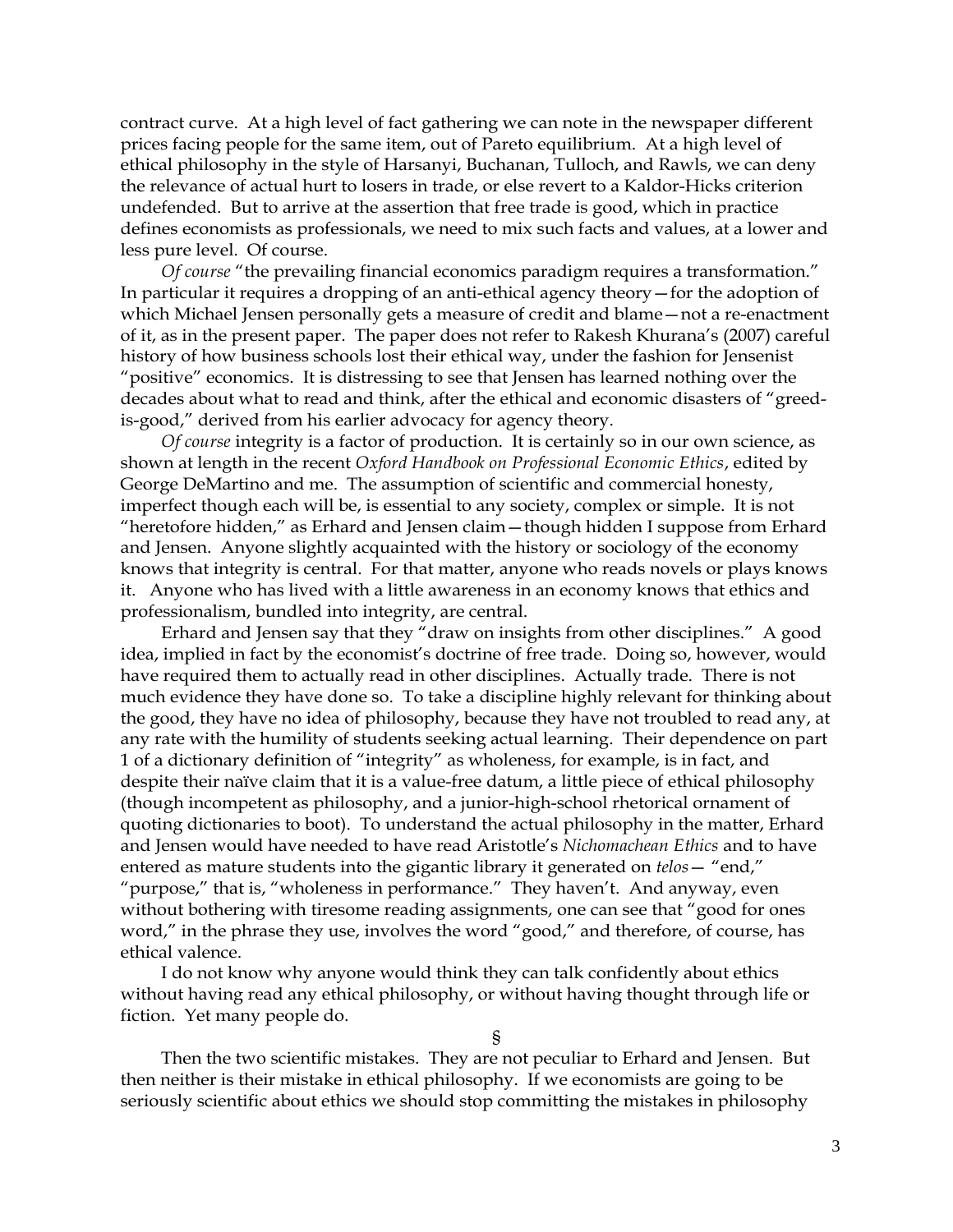and in quantitative science. The paper is an extreme example of the ethical and scientific mistakes, which makes it a good proof text.

For one thing, the paper supposes that *qualitative* existence theorems are scientific. Though universally taught and practiced in economics, the supposition is mistaken, because existence theorems are unbounded in number and character, and cannot be tested, precisely because they have no quantitative expression. Unlike the quantitative propositions that characterize physics and geology, there is no way to test whether an effect "exists." Zero is zero. Unless one has a criterion rooted in the science or policy at stake of how far something is from zero to "exist," mere existence is scientifically useless.

For another, the paper depends on a supposition—again universally taught and practiced in economics—that, null hypothesis "significance" tests are a meaningful way to do just such testing of existence, zero or not. Since the beginning of modern statistics around 1900 many of the leading voices have explained that "significance" is not inherent in a number itself, and can only be judged in substantive form, within a scientific discussion of magnitudes: Edgeworth, Gossett, Egon Pearson, Jeffreys, Borel, Neyman, Wald, Wolfowitz, Yule, Deming, Yates, Savage, de Finetti, Good, Lindley, Feynman, Lehmann, DeGroot, Chernoff, Raiffa, Kenneth Arrow, Blackwell, Milton Friedman, Mosteller, Kruskal, Mandelbrot, Wallis, Roberts, Clive Granger, Press, Berger, and Arnold Zellner. How big is big is a scientific question, but cannot be answered merely by staring at the numbers. If I ask, "Is it a good day?" and you answer, "Six, which is statistically significant," we have not got anywhere. We need to decide on a scale (Celsius temperature, say, or a non-interval scale of 1 to 10 in human opinion, or whatever) and decide further whether "six" is sufficient to judge the day good or bad. It is a substantive scientific decision among humans, and cannot be turned over to a table of *t.* The very inventor of the table of *t*, William Sealy Gosset (the "Student" of Student's *t*) said so, first among the others.

Economists (and a few other scientists, such as, most alarmingly, medical scientists) have ignored such leading voices in statistics, as Erhard and Jensen do. Most other scientists, such as physicists, astronomers, chemists, and historians, do not. They judge daily how big is big, and do not think  $p < .05$  is any sort of answer. (If you don't understand what I am saying here, or think you disagree with it, or are scornfully indignant that anyone would say such things, you need to read the declaration in April 2016 of a committee of the American Statistical Association, which said that tests of significance are silly; and then you need to betake your worried self to reading Ziliak and McCloskey, *The Cult of Statistical Significance* [2008], or the leading voices in statistics since 1900 quoted in the book.)

The program of The Two Mistakes that Erhard and Jensen are innocently following was announced in Samuelson's modestly entitled PhD dissertation, *The Foundations of Economic Analysis* (1941, 1947) and in Friedman's "The Methodology of Positive Economics" (1953)—a paper, he told me, that he later regretted. The program was set out most clearly 1957 in Tjalling Koopmans' self-confident *Three Essays on the State of Economic Science*, which we graduate students of the 1960s took as holy writ. Devise *qualitative* theorems (such as Erhard and Jensen's statement that perfect performance requires perfections). Then "test" the "hypothesis" (as Erhard and Jensen then propose) with null hypothesis significance inherent in the numbers, without a standard of how big is big.

Most economists, including here Erhard and Jensen, therefore stopped thinking in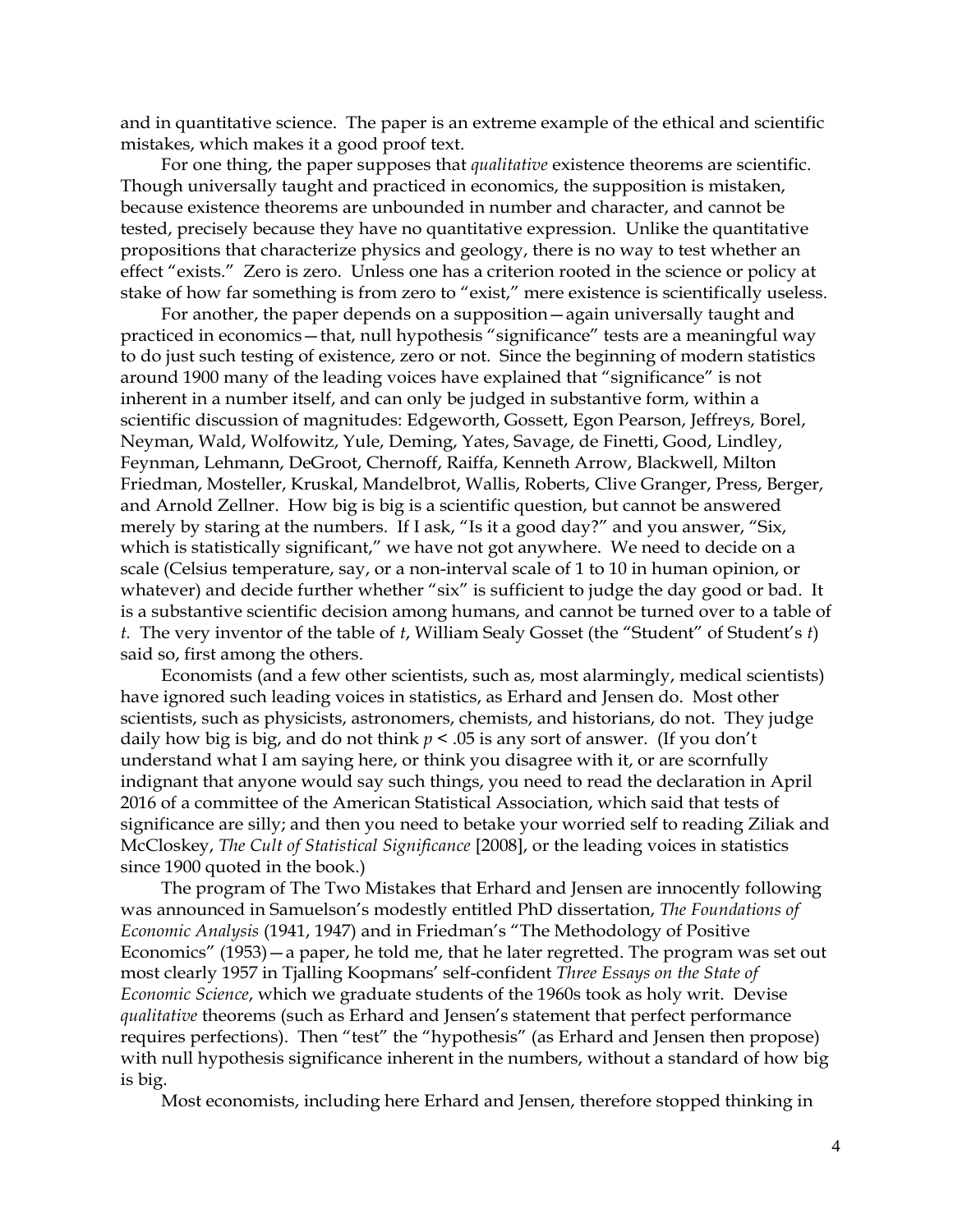1957 about what they were doing. My attempts during the late 1980s and 1990s (1985/1998, 1990, 1994, 1997, and 2002) to get them restarted in thinking had essentially no result. A pity. Some years ago I was alarmed to hear that Economics at Indiana University assigns its graduate students Milton's article as a complete guide to economic research. And all the best graduate programs require the theorem-proving *Microeconomic Theory* by Mas-Colell, Whinston, and Green, which is the sole reason that graduate students need proofs in real analysis, otherwise useless for actual economic science. And then the students do three terms of econometrics with no mention that how big is big is the chief scientific question and that its answer depends on judgment in light of the numbers, not on the numbers stripped of judgment, such as the tests buried in canned regression programs.

Really, let's think it through.

What would be the point of a "purely positive approach . . . with no normative aspects whatsoever"? Positivism has been shown decisively and repeatedly since the 1920s to be lacking in point. Erhard and Jensen quote Thomas Kuhn but do not appear to have understood what he was doing, namely, destroying positivism by actually studying science. They refer to *The Structure of Scientific Revolutions* (1962), not to his more unsettling *The Essential Tension* (1977), which showed how physics actually operates. In the philosophy, history, and sociology of science the positivism that Erhard and Jensen admire was aborted as early as the Duhem Dilemma of 1914: "if the predicted phenomenon is not produced, not only is the questioned proposition put into doubt, but also the whole theoretical scaffolding used by the physicist."8 No science ever, it has been shown again and again since 1914, actually follows positivism, or should. And no one could live her personal or scientific life on the positivist ukases against ethics that economists carry about with them on 3" x 5" cards.

Erhard and Jensen write for example, "the state of being whole. . . is a necessary (and sufficient) condition for maximum workability." What would be the scientific point of such a tautology? They think they are articulating a Theorem, with suitably fancy definitions. But theorems, contrary to the Samuelson-Arrow-Koopmans orthodoxy, are not how science works. In an early chapter of his notoriously difficult freshman physics course at Cal Tech, the great physicist Richard Feynman told the kids that they needed to learn some matrix algebra, and might as well see the simple proofs involved. Then he wrote, defensively, "What is [proof-oriented] mathematics doing in a physics lecture?" His rhetorical question—why proof? (he said "how various mathematical facts are demonstrated")—would startle an economist who has learned her math outside the departments of physical science.<sup>9</sup> Science (by the English definition since the 1850s) works with magnitudes. Math-Department mathematics, as against the application of some of its results to quantitative science such as physics and economics, does not.

The Math Department wants to know whether there *exists* an even number that is not the sum of two primes, and doesn't care at all that calculation up to high powers of ten has not found a single instance of an even number that is *not* the sum of two primes. Math-Department mathematics is, like theology and philosophy and the other humanities, interested in yes/no, exist/not. I yield to no one in admiration for pure math, economic theory, theology, literary criticism, and philosophy, and have even

 $\overline{\phantom{a}}$ 

<sup>8</sup> Duhem 1914, 281; 1954, 185.

<sup>9</sup> Feynman 1963, vol. I, p. 22-1.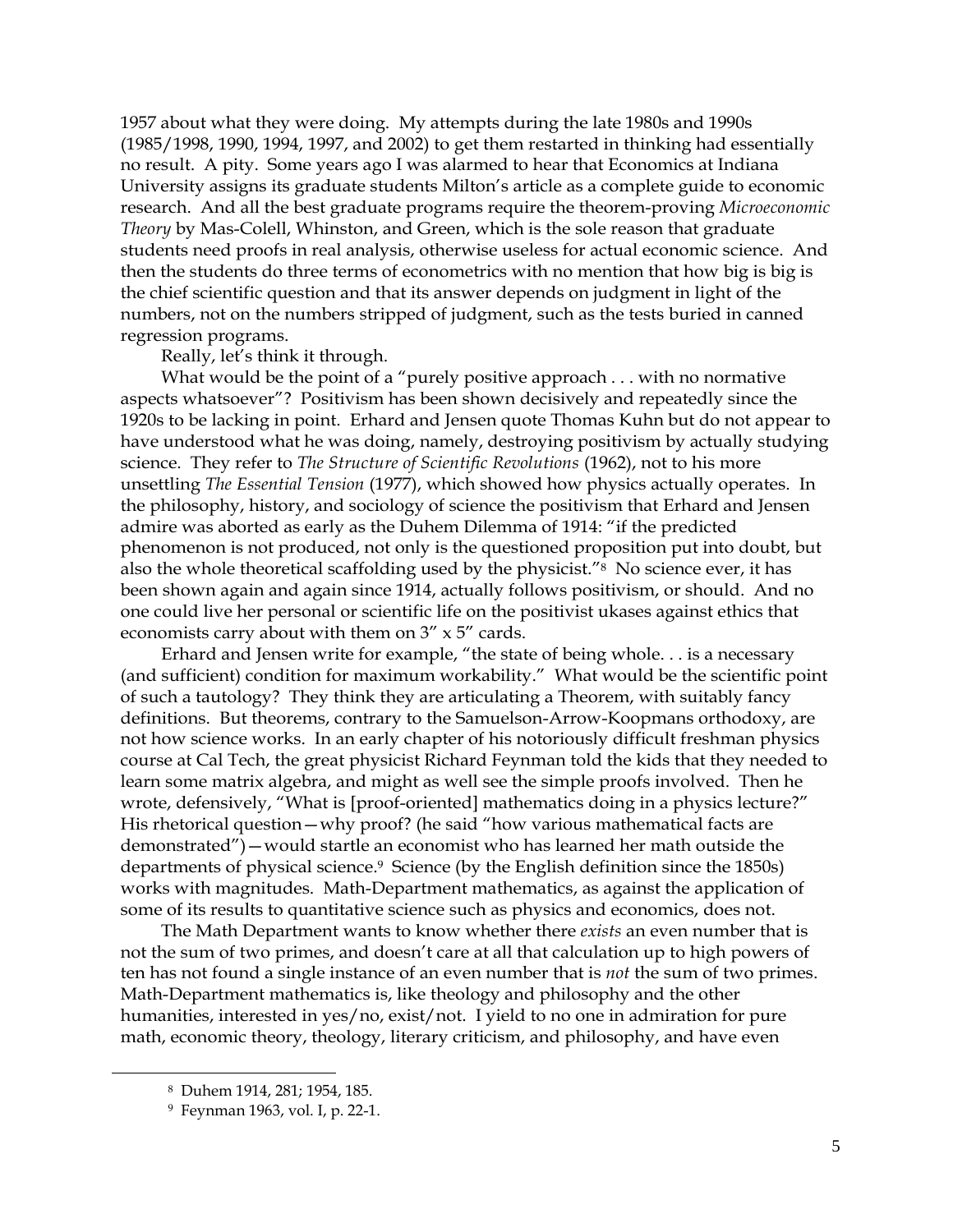published items in four of the five. But they need to be recognized as humanities, necessary categorizing *first* steps in a policy science like economics or engineering. They are mere fancies if they lack the further step of quantitative testing.

The proposed quantitative testing by Erhard and Jensen, I have noted, are the statistically "significant" results that have driven modern economics into the ground. Erhard and Jensen put their faith in "formal measurement of the statistically significant increase in performance created by integrity." The faith does not acknowledge the essential absurdity of tests of significance in the absence of a substantive loss function. They say, "We look forward to the completion of additional formal statistical tests" when, after all, the business world we are all studying has a straightforward loss function, called "profit" or "market valuation" which is plenty "formal" enough. When I used to eat lunch daily in the 1970s at the Quad Club of the University of Chicago with Merton Miller, Gene Fama, Myron Scholes, and Fischer Black I would hear—without then quite grasping its import—that *The Journal of Business* did not accept tests of statistical significance of an alleged irrationality in the stock market but would instead demand to see the author's bank account. It's a good test, with a loss function surely relevant to a business discipline. (Later, when I finally got it, I wrote a book on the theme, called *If You're So Smart: The Narrative of Economic Expertise* [1990], and had meanwhile started to criticize tests of statistical "significance.")

Richard Feynman spoke of "cargo-cult science." It is what Erhard and Jensen are doing. It has some hard math that evokes Science. It claims to deal in numbers, like Science. It proposes Hypotheses, like Science according to positivism. But in truth their paper is like the coconut-and-candle "landing strips" the New Guineans built after World War II to get the big airplanes to come back and deliver more of their intriguing cargo.<sup>10</sup>

§

The paper, then, is an example of how unscholarly and unscientific are economists. The *direction* of their unscholarliness and unscientificalness is worth a little further comment. Erhard and Jensen, with most economists—but in their case with an illuminating simplemindedness worthy of the web site Economics Job Rumors run by grown children ignore and disdain the humanities.

The humanities deal with the categories of meaning that we humans regard as important, such as business ethics vs. political ethics, corporation vs. partnership, red giants vs. white dwarves, viruses vs. bacteria, citizens vs. illegals, ugly vs. beautiful, dignity vs. pleasure, good vs. bad. Clearly, you need to know the meaning of a category before you can count its members, which is why the humanistic sciences—the Germans call them *die Geisteswissenschaften*, the "spirit sciences"—must always precede the quantitative sciences, whether social or physical. Meaning is scientific, and science cannot be done without human meaning. Piling up "existence" theorems and "significant" results is meaningless.

It is not therefore only technical philosophy among the humanities that can illuminate the business of ordinary life. You can learn from the plays of Henrik Ibsen or Arthur Miller about the meaningful categories in a bourgeois life—such as that a Master Builder fears entry by the young; or that respect must be paid even to the unsuccessful salesman. You can learn from Milton—John, not Friedman—that "evil be thee my good" is a clever fool's plan for a life, even for an angelic life, as is also an aristocratic or peasant or bourgeois plan such as "he who dies

l

<sup>10</sup> Feynman 1974.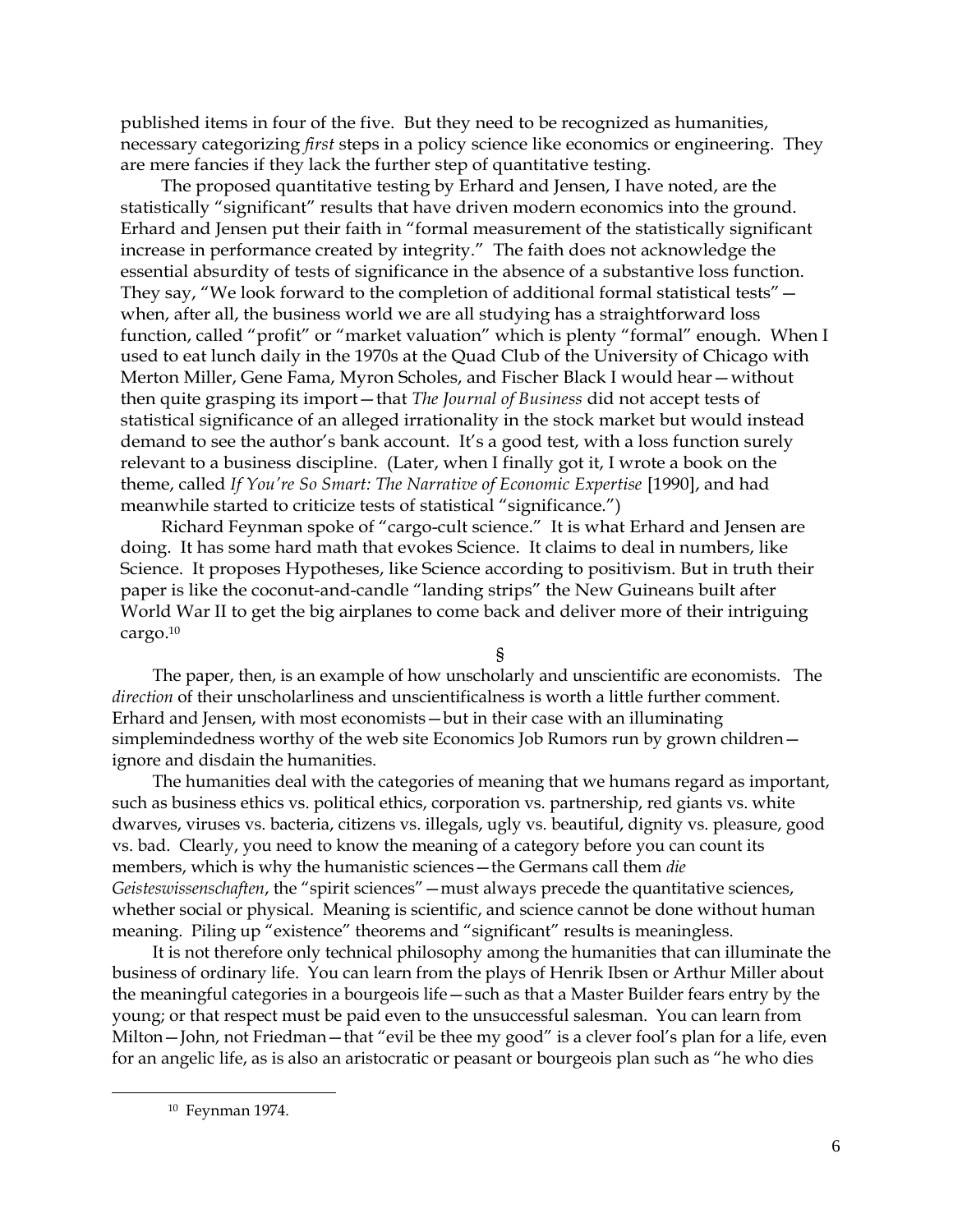with the most toys wins," or "greed is good." You can learn from linguistics, or from the Dilbert cartoon, that the surface rhetoric of a manager's declaration can have the opposite pragmatic or illocutionary force. You can learn from the existence-theorems in the sort of mathematics beloved in high-brow economic theory—itself part of the humanities, not of the quantitative sciences—that there *might* exist a category of spillovers in free markets that *might* justify massive intervention by a hypothetically perfect government of benevolent philosopher kings. The categories themselves of spillover (any effect however small?), justified intervention (shooting polluters?), government (carelessly exercising the monopoly of violence?), benevolent (towards whom?), and philosopher (not rhetoricians?) are themselves appropriate subjects for a humanistic inquiry.

The experimental economist Bart Wilson I have mentioned, who coined the term "humanomics," which is what I am advocating here, recently used the philosopher Ludwig Wittgenstein (1889-1951) to locate the sense of justice not merely in the utility functions of individuals but in the language game they play.<sup>11</sup> He is the only economist to use Wittgenstein deeply. I myself have begun to use the philosopher John Searle (1932- ) to bring the study of economic institutions up to philosophical and literary speed in the matter of categories to count.12 Such a tactic pays off scientifically. That is, you can learn the categories of human meaning, the first step in a science, by getting to know, on all the matters which most concern us, "the best which has been thought and said in the world" by a variety of philosophers, from Confucius (Kongzi, Kung the Teacher) to Amartya Sen.

It is therefore a childish mistake to suppose that the central question in the humanities— What *kind* is this or that?—is *un*scientific. The avoiding by Erhard and Jensen of serious engagement with the humanism of ethical philosophy participates enthusiastically in the mistake. The what-kind question occurs prominently in biology, for example, and is central to art history and mathematics and systematic theology. The systematic, scientific humanities are an exploration of kinds. The physical and much of the social sciences are then an exploration of the *amounts* of the kinds. Obviously before you can count you have to know what we humans wish to count (note the word) as a red giant star or a citizen of Zurich. A scientific and humanistic step of human meaning, which establishes what kind we want to count, precedes every scientific job of counting. The disdain that most economists have for humanistic thought is without scientific or philosophical justification.

The ornamental gestures by Erhard and Jensen towards a claim of philosophical literacy merely serve to confirm how uninstructed they are and how little they have thought through the humanistic step of a science. Footnote 8, for example, is supposed to illuminate their socalled "veil of invisibility" (which says merely that people often don't notice when they are being unethical; all right: "not whole"). One is startled to find references there to Harsanyi and Rawls on the veil of *ignorance*, which Erhard and Jensen proudly declare they are "playing on" (they could have mentioned Buchanan and Tullock and Rawls in the same connection). But their veil has nothing whatever to do with a veil worn in imagination precisely for the establishment of ethical principles. Ethical principles are not on the agenda for Erhard and Jensen.

I could go on. And on. The paper is for example wretchedly written, with gigantic amounts of anticipation and repetition that obscure the point. How many times does one need to repeat *word-for-word* a dictionary definition of "integrity," part 1, itself uncritically received

 $\overline{\phantom{a}}$ 

<sup>11</sup> Wilson 2010.

<sup>12</sup> McCloskey 2015; Arnhart 2015.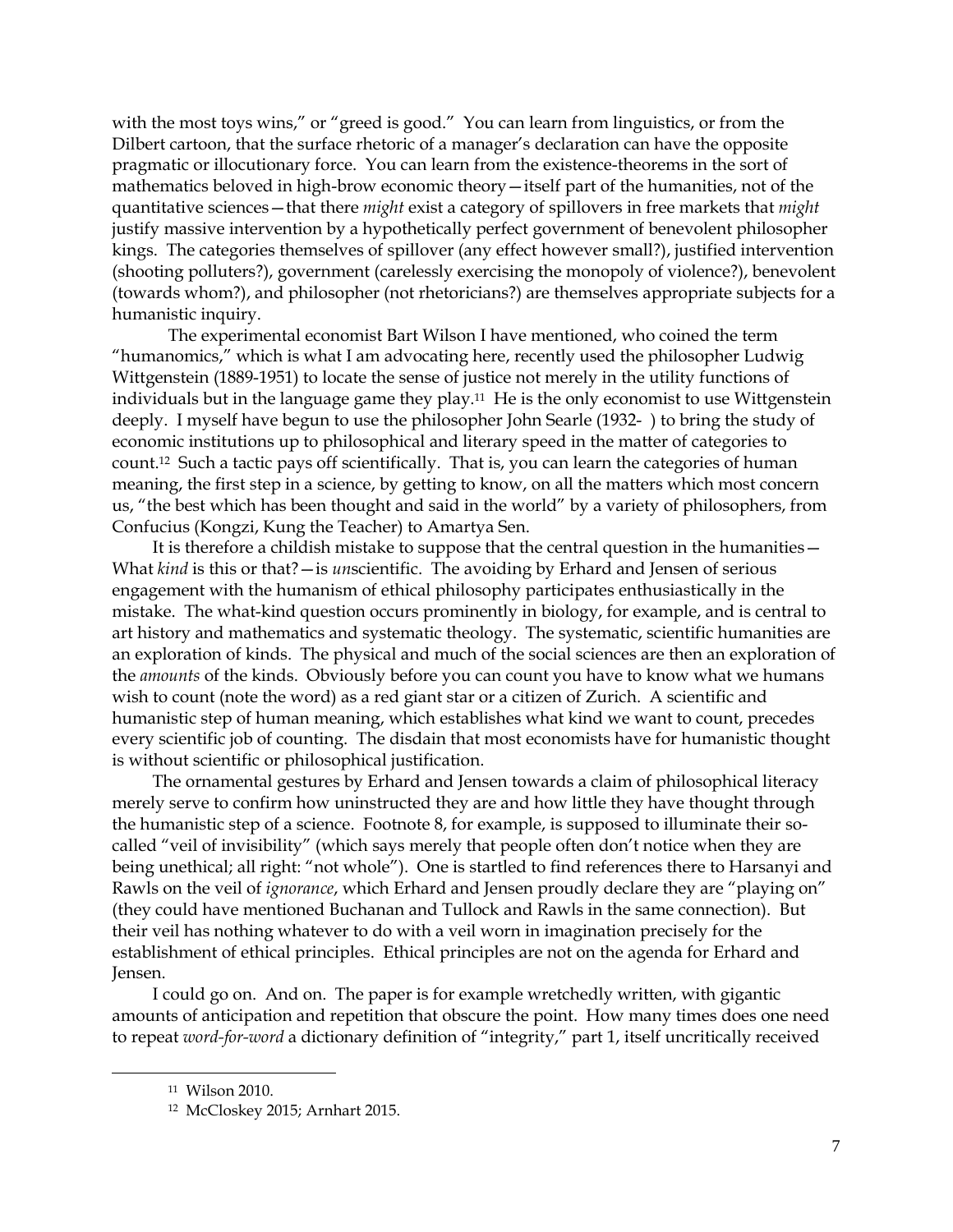and not further analyzed? The answer according to Erhard and Jensen is fifteen times. True, we have grown accustomed in economics and business studies to a level of stylistic barbarity in which such writing is accepted—nay, expected, required, embodied even in editorial suggestions, such as the idiotic table-of-contents paragraph that every paper now has ("This paper is organized as follows"). Still, Erhard and Jensen plumb the depths of bad writing, as though testing the bottom.

You can see, in short, that I do not like their paper or believe any of its conclusions. Neither should you.

Why bother, then? Why not pass over the ethical and scientific, and literary, offenses of Erhard and Jensen in silence? This: I live in hope that my grumpy plain-spokenness will lead even a handful of the younger readers here to question the Received Paradigm, 1957 to the present. I hope they will venture to learn something serious about philosophy, say, or literature, or sociology of science, or economic and business history, or for that matter statistical theory. It would save their intellectual lives from cargo-cult science, such as the essay by Erhard and Jensen.

I will pray for them.

## **Works Cited**

American Statistical Association. 2016. "Statement on Statistical Significance and *P*-Values." *The American Statistician* 70 (2): 129-133. At

http://amstat.tandfonline.com/doi/pdf/10.1080/00031305.2016.1154108

- Arnhart, Larry. 2105. "Lockean Liberalism as Symbolic Niche Construction: Locke's Mixed Modes and Searle's Institutional Facts," Blog post June 11 at Darwinian Conservatism, [http://darwinianconservatism.blogspot.com/2015/06/lockean-liberalism-as-symbolic](http://darwinianconservatism.blogspot.com/2015/06/lockean-liberalism-as-symbolic-niche.html)[niche.html2](http://darwinianconservatism.blogspot.com/2015/06/lockean-liberalism-as-symbolic-niche.html)015.
- Buchanan, James, and Gordon Tullock. 1962. *The Calculus of Consent*. Ann Arbor: University of Michigan Press.
- DeMartino, George, and Deirdre N. McCloskey, eds. 2016. *Handbook on Professional Economic Ethics: Considerations on Professional Economic Ethics: Views from the Economics Profession and Beyond.* Oxford University Press, 2016.
- Duhem, Pierre. 1914, 1954. *La théorie physique son objet et sa structure*, 2nd ed., Paris: Chevalier et Rivière. English Translation Phillip Wiener, *The Aim and Structure of Physical Theory*, Princeton: Princeton University Press.
- Feynman, Richard. 1963. *The Feynman Lectures on Physics.* At http://www.feynmanlectures.caltech.edu/
- Feynman, Richard. 1974. "Cargo Cult Science: Some Remarks on Science, Pseudoscience, and Learning How to Not to Fool Yourself." Commencement address at Caltech
- Friedman, Milton. 1953. "The Methodology of Positive Economics." Pp. 3-16 in his *Essays in Positive Economics.* Chicago: University of Chicago Press.
- Harsanyi, John C. 1955. "Cardinal Welfare, Individualistic Ethics, and Interpersonal Comparisons of Utility." *Journal of Political Economy* 63: 309–321.
- Hobbes, Thomas. 1651. *Leviathan.* Everyman Edition. London: J. M. Dent and New York: E. P. Dutton, 1914.
- Khurana, Rakesh. 2007. *From Higher Aims to Hired Hands: The Social Transformation of American*